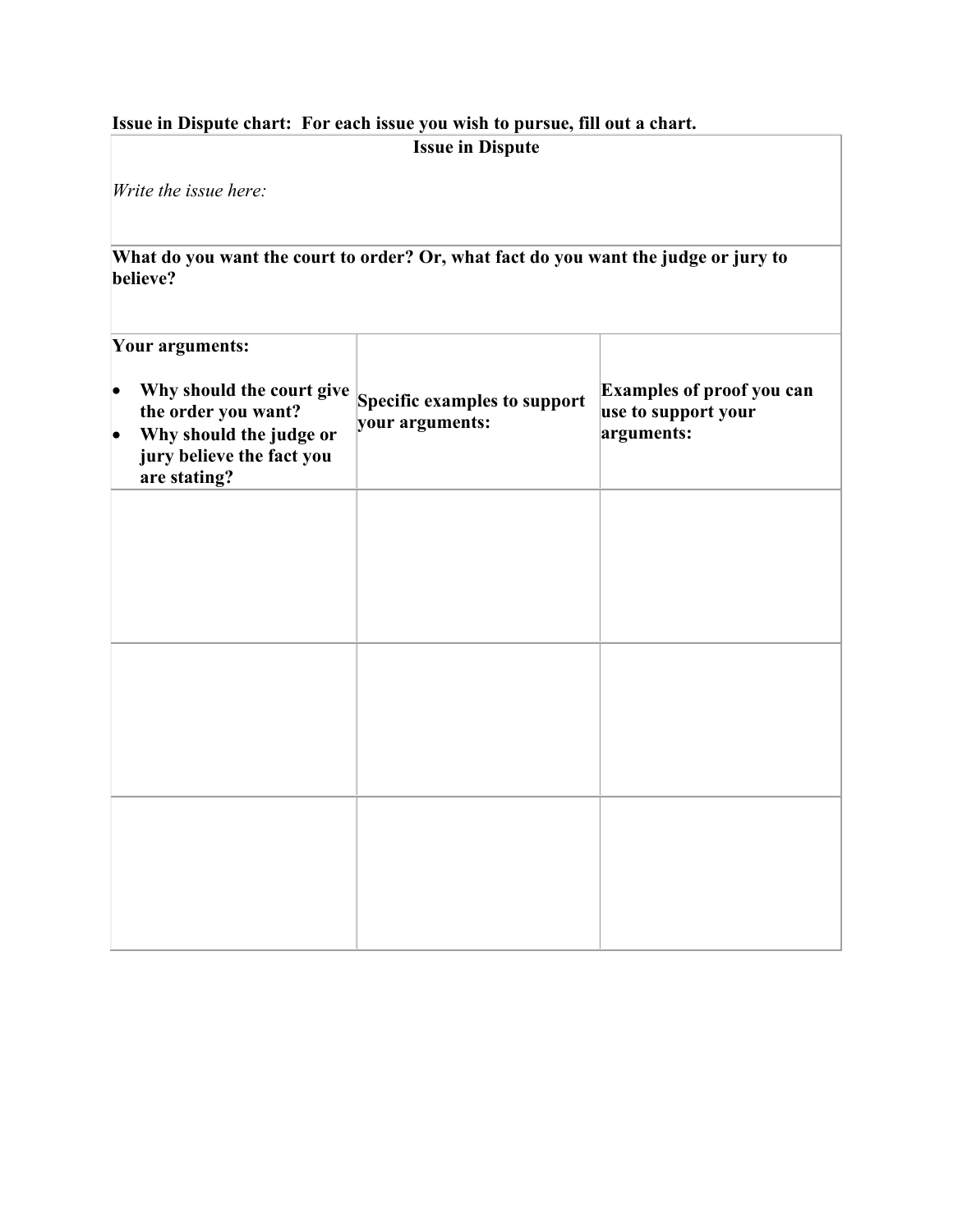#### **Sample One – Custody Issue**

### **Issue in Dispute (Custody Example)**

*We cannot agree on where our children should live. I want them to live with me and he wants them to live with him.*

#### **What do you want the court to order? Or, what fact do you want the judge or jury to believe?**

*I think the children should live with me primarily and visit with him.*

| Your arguments:                                                                                                          |                                                                                                                                                                                                                                                                           |                                                                                                                                             |
|--------------------------------------------------------------------------------------------------------------------------|---------------------------------------------------------------------------------------------------------------------------------------------------------------------------------------------------------------------------------------------------------------------------|---------------------------------------------------------------------------------------------------------------------------------------------|
| Why should the court<br>give the order you want?<br>Why should the judge or<br>jury believe the fact you<br>are stating? | your arguments:                                                                                                                                                                                                                                                           | Specific examples to support Examples of proof you can use<br>to support your arguments:                                                    |
| <i>I have been their primary</i><br>caregiver.                                                                           | -I quit my job after the birth of<br>our first child and have not<br>resumed working.<br>-Our children have never been<br>in daycare and with<br>babysitters only on rare<br>occasions.<br>-I take children to all<br>commitments (school, doctor,<br><i>activities</i> ) | <b>Employment records</b><br>Tax records<br>Correspondence between<br>the parties<br>Witnesses<br>Doctors reports/records<br>School records |
| Our oldest child has special<br>medical needs that I can best<br>manage.                                                 | -Our oldest son has asthma<br>and severe allergies that<br>require special medications<br>and treatments. I have been<br>trained to manage his illnesses<br>and father has not.                                                                                           | Prescriptions<br>Doctors reports/records<br>Training certification                                                                          |
| The other parent works long<br>hours during the week and I<br>don't want our children in<br>daycare.                     | -The other parent is in sales<br>and the position requires<br>travel frequently through the<br>week.<br>-He also works long hours and<br>is rarely home before the<br>children's bedtime.                                                                                 | <b>Employment records</b><br>Tax records<br>Correspondence between<br>parties<br>Travel receipts                                            |